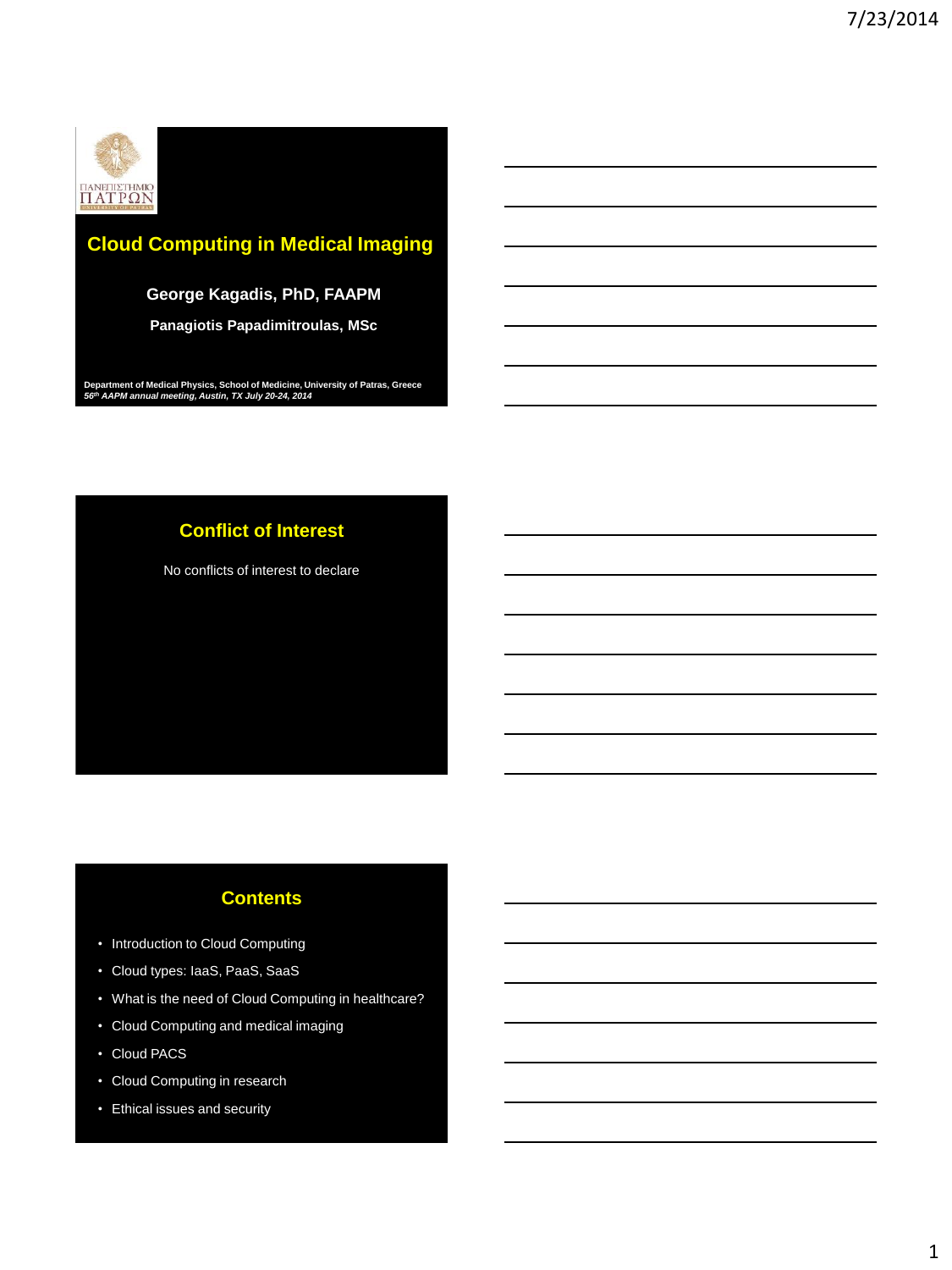### **Introduction to Cloud Computing I**

*'Cloud computing is a model for enabling ubiquitous, convenient, on-demand network access to a shared poll of configurable computing resources that can be rapidly provisioned and released with minimal management effort or service provider interaction'*

(NIST)

• It is emerging as a solution to the challenge of delivering complex services and data interchange over the Internet

### **Introduction to Cloud Computing II**

- Part of our daily life; Gmail, Google docs, Dropbox, etc.
- Major reason for its success is due to the everdecreasing cost and ubiquitous presence of fast networks: access large data sets remotely in real-time.

#### Grids

Computational power similar to large distributed and parallel high performance computing systems

#### Clouds

Challenge Internet-scale computing limitations such as application accessibility and storage space

### **Cloud types - IaaS**

- Uses virtualization technology to allow several virtual systems to operate on top of a single physical hardware infrastructure in an isolated manner.
- The key sw module in virtualization is the hypervisor that manages and organizes the virtual resources on the physical hw
- Providers can deliver on-demand virtual machines with configurable resources.
- Easy scalability of hw resources (i.e. storage)
- No need to care about wasting resources
- Virtualization facilitates a faster recovery from hw and system failures.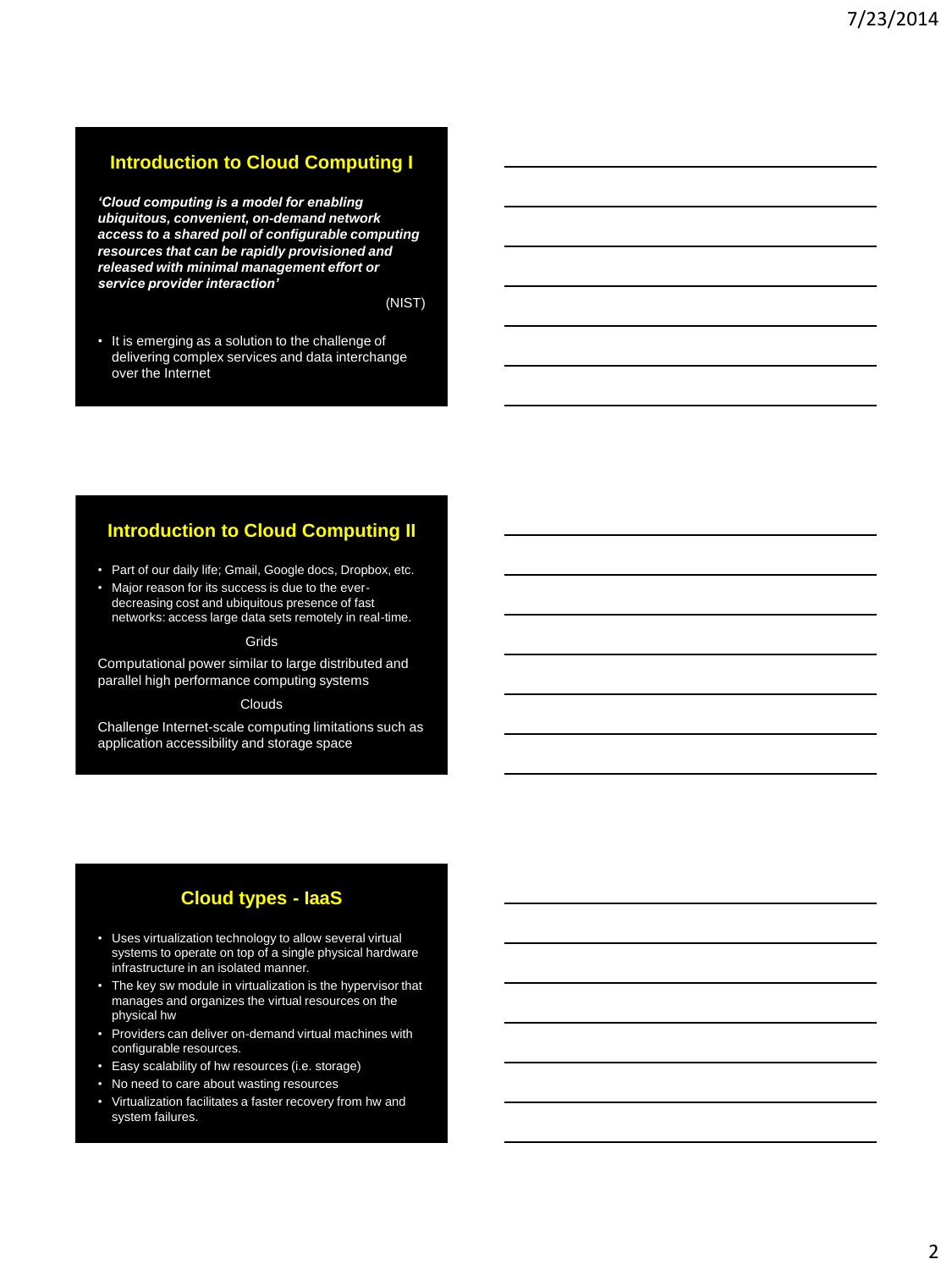# **Cloud types - PaaS**

- PaaS includes all the features provided by IaaS, but the user is able to use the provider's system platform.
- PaaS allows clients to develop their own system using the platform tools, without having to install and maintain them.
- Users get OS and tools ready and need not worry about keeping them updated

# **Cloud types - SaaS**

- In SaaS cloud providers install, manage, and operate the sw application, and the user has neither knowledge nor control of the underlying infrastructure.
- The end user has the least flexibility but the cost is lower (Gmail, Google Docs, Dropbox, etc.).

# **What is the need for cloud computing in healthcare?**

- Patient data can be easily stored in virtual archives, facilitating data sharing and reducing storage requirements.
- Continuing education teaching files shared access to learning tools.
- Cloud storage prices are dropping faster than enterprise storage prices.
- CT and MR studies continuously increase in size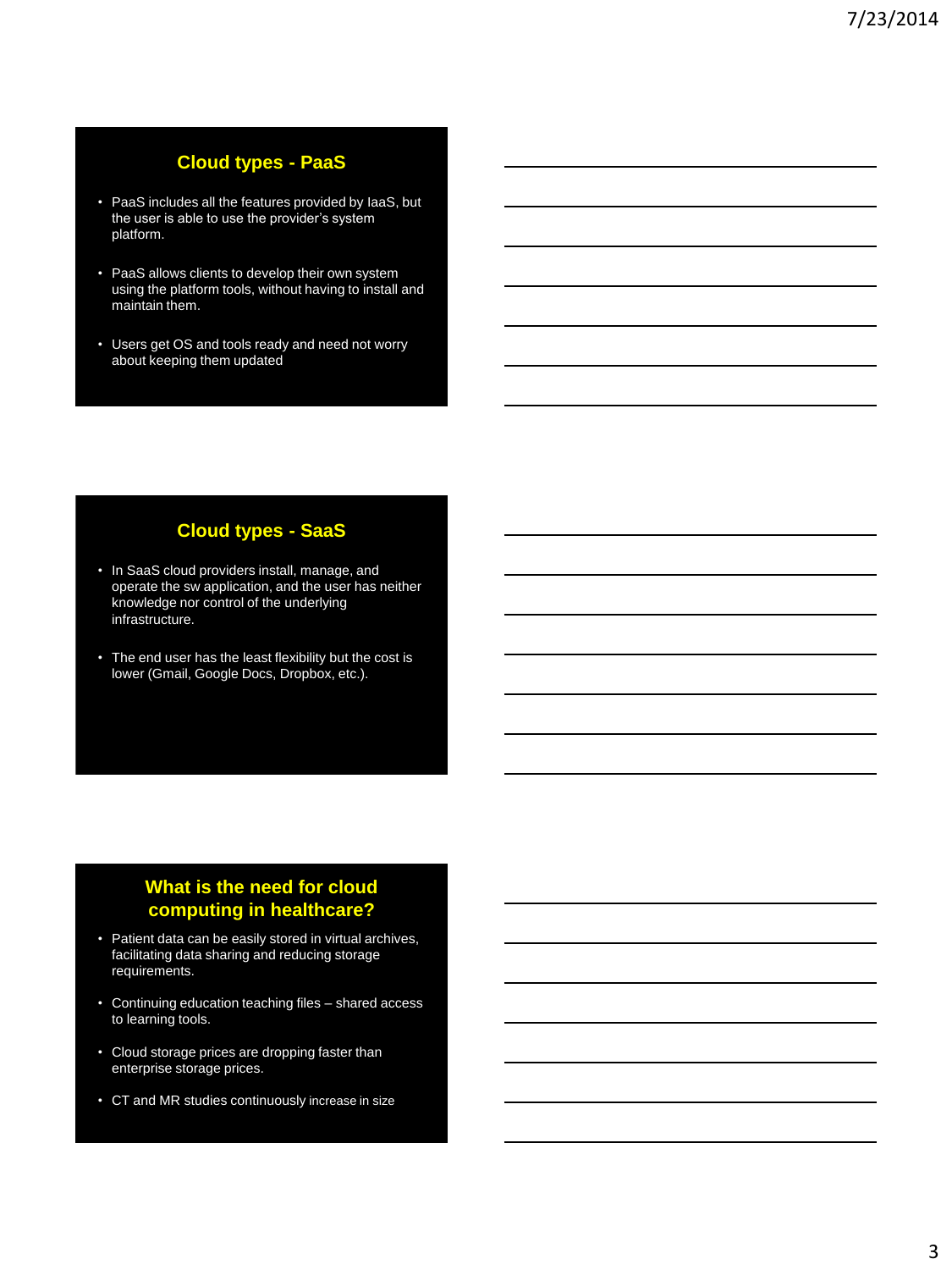### **Cloud computing and medical imaging**

- The main driving forces for cloud computing use in medical imaging are data management, image processing and sharing demands.
- Quantitative imaging relies on heavy computational workload where sharing computing facilities through the use of cloud can play a critical role.
- Development of benchmarks allowing image processing algorithms comparison under common measures and standards.

# **Cloud PACS**

### **Advantages**

- Shared resource utilization
- Economies of scale
- Lower maintenance management overheads
- Location and device independence

### **Components**

- Image visualization application
- Workflow engine
- Image archiving system

# **Cloud based image visualization I**

- Cloud PACS uses remote visualization where servers in the cloud data center are responsible for rendering the images and sending them to the remote client or end-point device.
- End-point device to cloud PACS communication; thin client applications, rich Internet applications and desktop virtualization.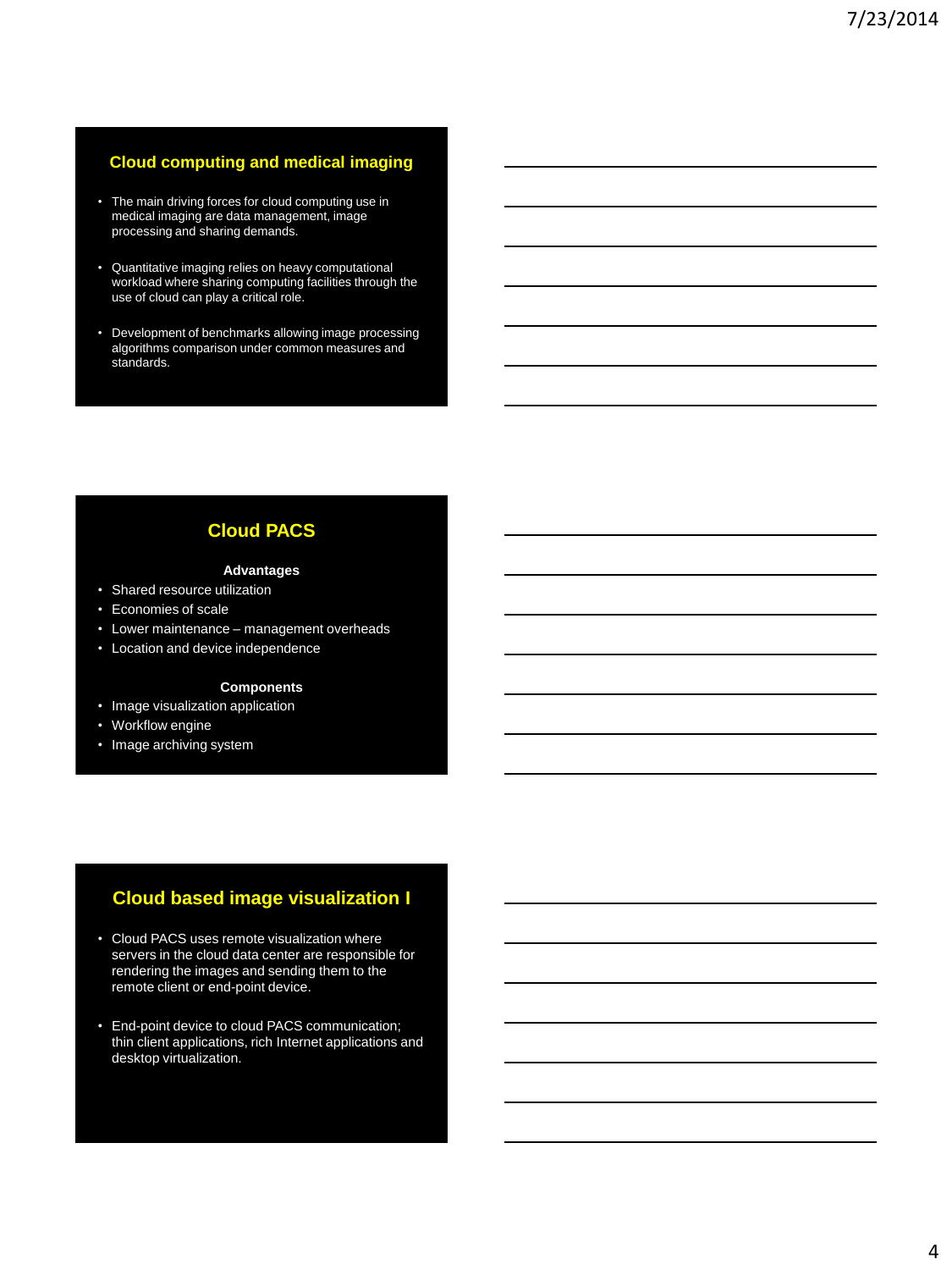# **Cloud based image visualization II**

- With the advent of HTML5, zero-footprint clients have become ubiquitous for clinical viewers. Users only need to have their browser up-to-date (expected to continue and accelerate).
- Desktop virtualization provides remote access to full featured OS environment running in a remote machine (expected to gain FDA approval).

# **Cloud based workflow**

- Moving the engine to the cloud provides several opportunities for improvement within and across healthcare organizations:
	- Ability to distribute work more efficiently
	- Balance work across the physician population by specific criteria

# **Cloud based image archive**

- Aggregation of imaging records
- Prior studies are available for comparison
- Reduce unnecessary repeat exams
- Reduce archiving to CDs/DVDs
- Image sharing for referrals
- Cross-enterprise archives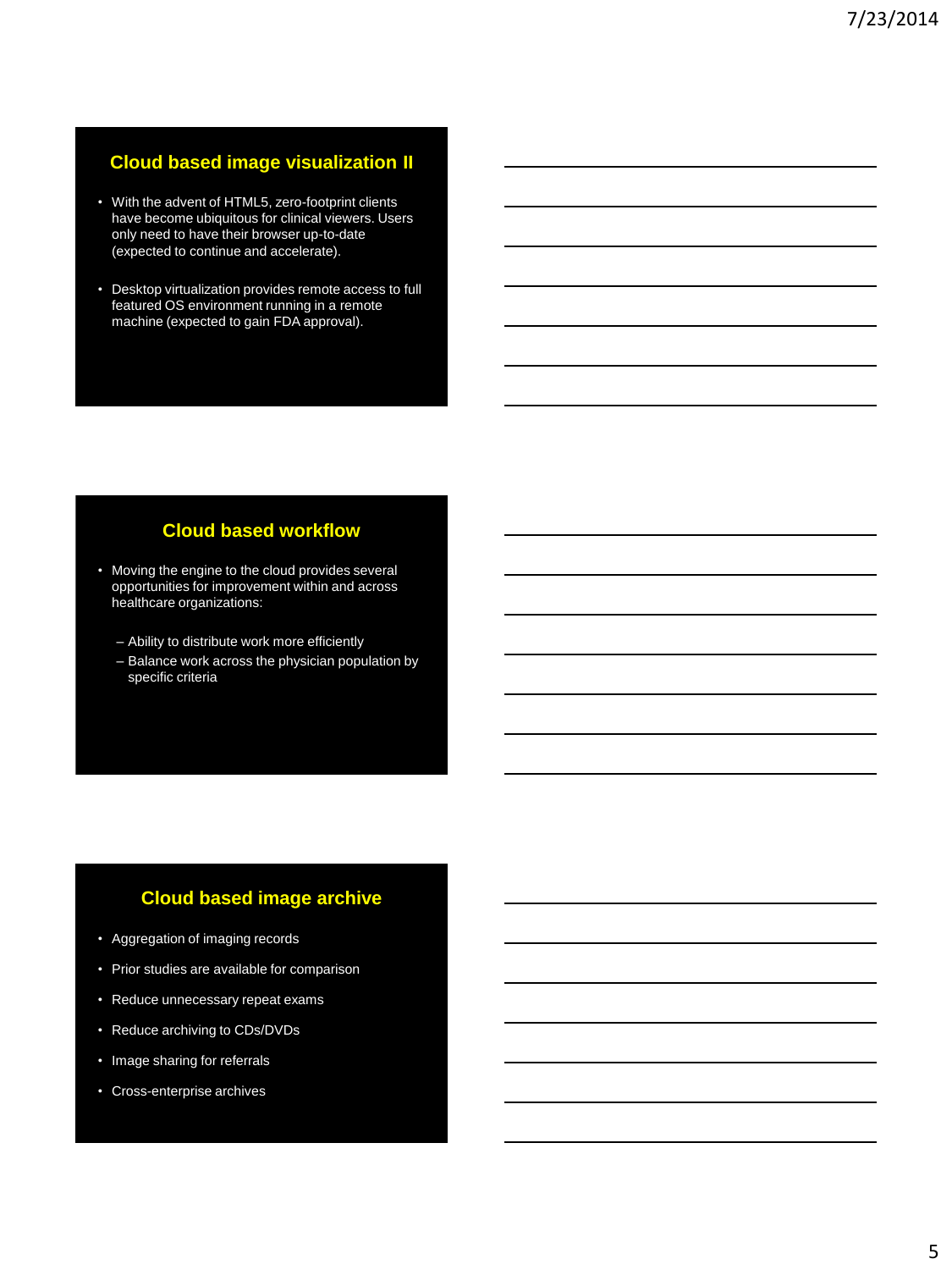



# **Cloud computing in Research I**

- Cloud-based research applications make parallel computation on large datasets easier and more cost-effective; bioinformatics discipline will be highly affected.
- Clinical trials are well suited for cloud-based infrastructures. Analyses can be parallelized by treating each datum concurrently.

# **Cloud computing in Research II**

- Greatly improved data accessibility and efficiency of analysis.
- Beyond data storage, the analysis platform of the cloud is the critical component which needs to support a wide spectrum of queries to the data.
- Machine learning is well-suited to cloud-based infrastructures and could improve the power of the trial's conclusions and provide comparisons between inter-institutional practices.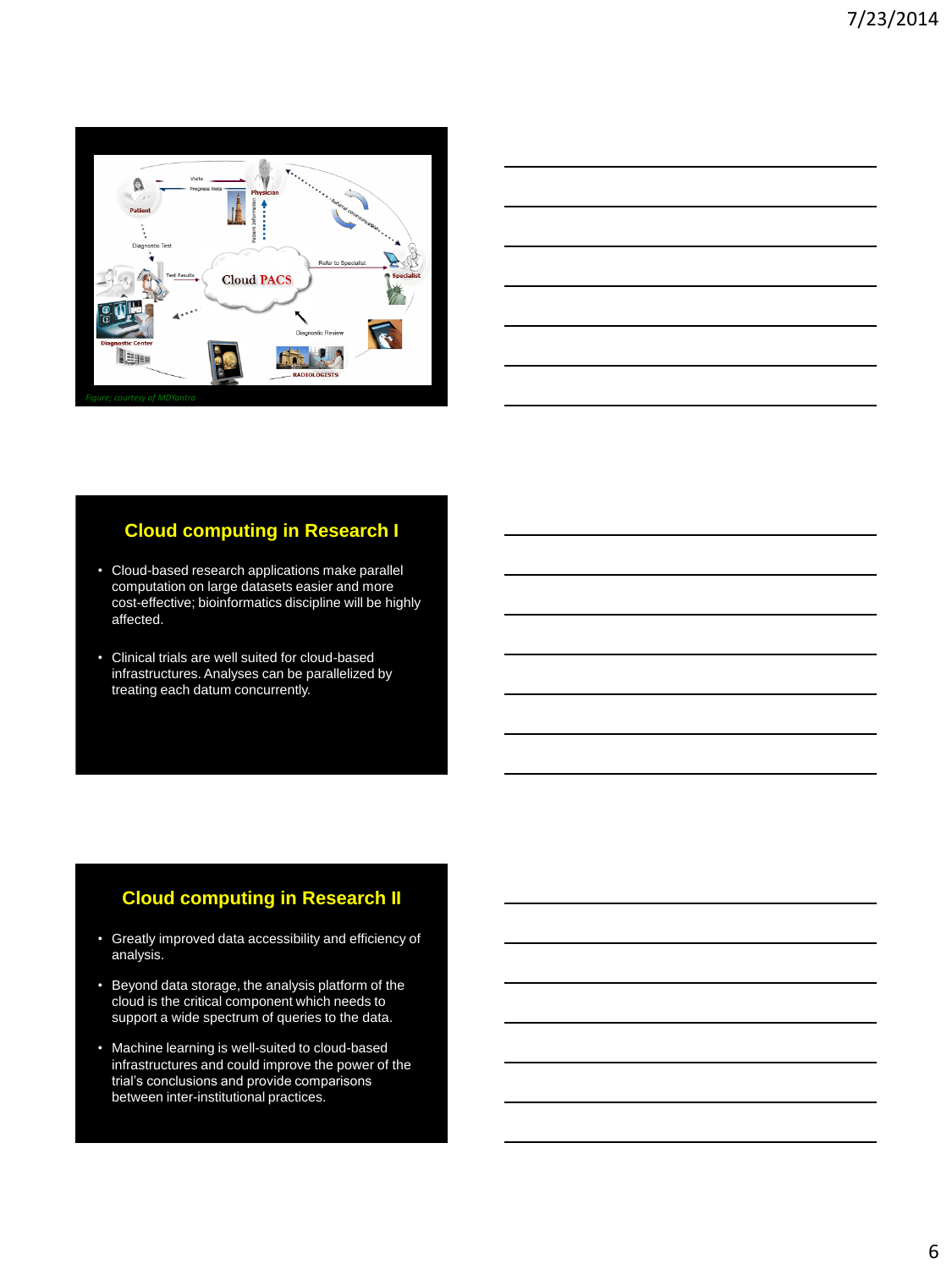

### **Ethical issues and security I**

- The major concerns are to ensure privacy and security of patient data, as well as to make certain that only authorized individuals have access to the data.
- The service provider should provide written assurance for data protection from unauthorized use or from uses not originally intended by the researchers.
- The service provider must be able to destroy data upon client instruction in the event of security breach.
- Researchers should ensure they retain ownership of the data, through a written clause in the contract for cloud services.

# **Ethical issues and security II**

- Security can be defined by: confidentiality, integrity and availability.
- For medical records, security is complicated since few requirements must be fulfilled to ensure protection of personal data
- For data exchange over the Internet techniques such as SSL and TLS provide strong data protection.
- Network security can be strengthened by secure VPNs between the organization and the cloud.
- Data integrity must be assured at all levels. Cloud providers protect storage with the aid of technologies like RAID RAIN